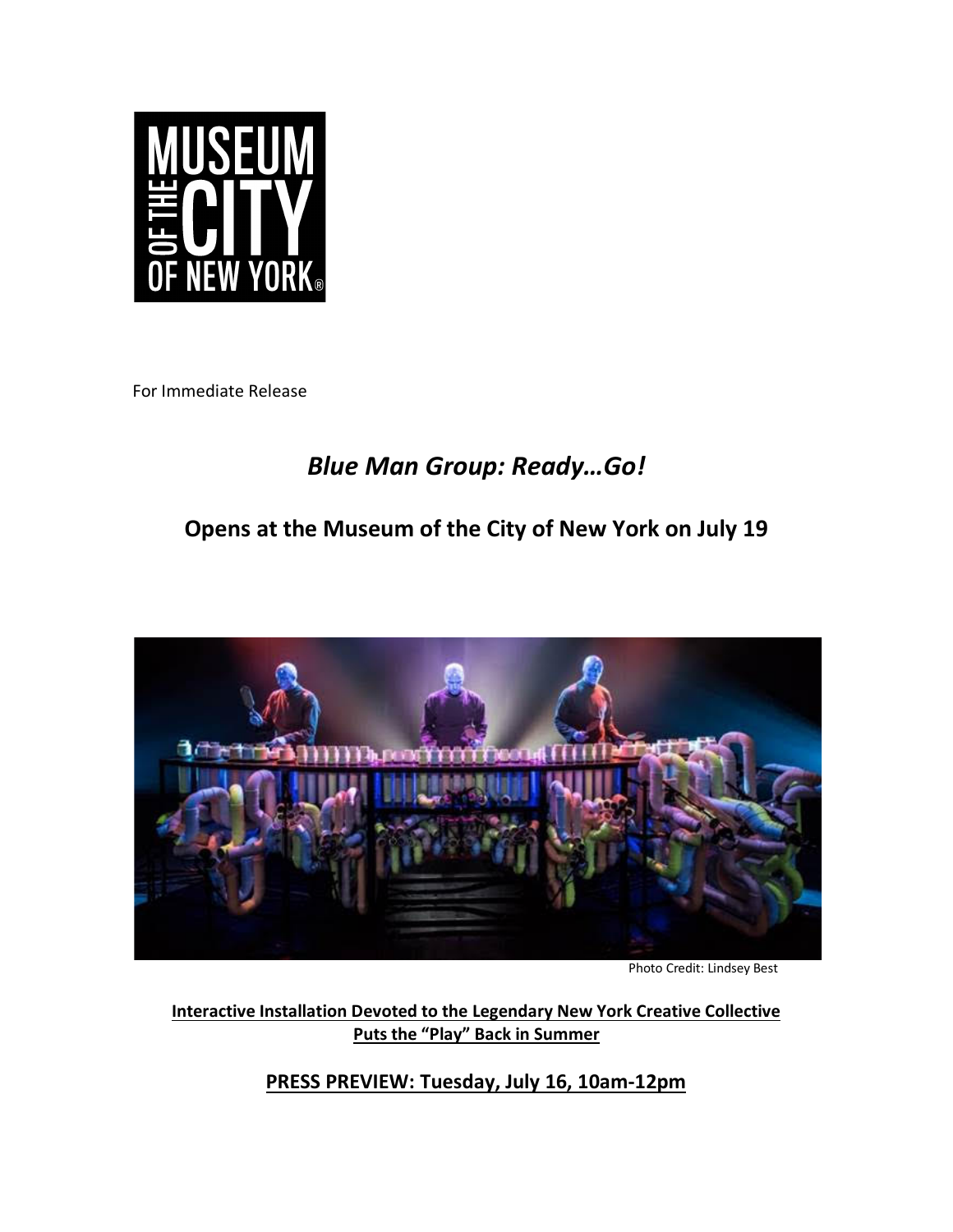### **Blue Man Group to Appear at Uptown Bounce on August 7**

**(New York, NY, June 26, 2019)** *Blue Man Group: Ready…Go!*, on view at the Museum of the City of New York from July 19, 2019, through September 2, 2019, is a new interactive installation highlighting the creativity and legacy of the bald, blue-hued, silent trio who first burst onto the downtown New York scene in 1988 and still perform nightly at the Astor Place Theatre.

One of the centerpieces of the Blue Man Group New York show is an imaginative percussive instrument constructed from PVC piping. The original instrument, on loan from the Blue Man Group archives, heads uptown to the Museum of the City of New York for six weeks this summer as part of *Blue Man Group: Ready…Go!* The installation invites visitors to jam out on the PVC pipe while learning about the group's New York City origins and taking a look at the world through the eyes of a Blue Man.

The lively space—spattered with bright colors—includes the large PVC pipe instrument adorned with UV paint and surrounded by LED screens featuring text and other interactive moments.

"This fun and engaging installation offers visitors hands-on access to the Blue Man Group's original instrument for the very first time," said Whitney W. Donhauser, Ronay Menschel Director and President of the Museum of the City of New York. "There's often a 'look, don't touch' approach at cultural institutions. However, with this Blue Man Group installation, we're encouraging visitors to engage and play, in all senses of the word, while learning more about the Blue Man Group's Big Apple legacy."

"The city of New York is an integral part of Blue Man Group DNA. Though what we started on the streets and stages of downtown ultimately struck a chord with a global audience, it's incredibly gratifying and humbling that some of that raw, experimental, New Yorkgrittiness is felt everywhere that Blue Man Group goes," says Matt Goldman, co-founder of Blue Man Group.

Blue Man Group will appear at *Uptown Bounce*, the Museum's annual summer block party series, on August 7th. The free event, presented in partnership with El Museo del Barrio, celebrates East Harlem at the top of Museum Mile and includes programming and entertainment for the whole family.

"We are so excited to see this partnership with the Museum of the City of New York another beloved New York City institution—come to life," said Camille DePascale, Resident General Manager of Blue Man Group at the Astor Place Theatre. "This is a great opportunity to share our story, bring more New Yorkers into the Blue Man fold, and further connect with the New York community through the Museum's *Uptown Bounce* event."